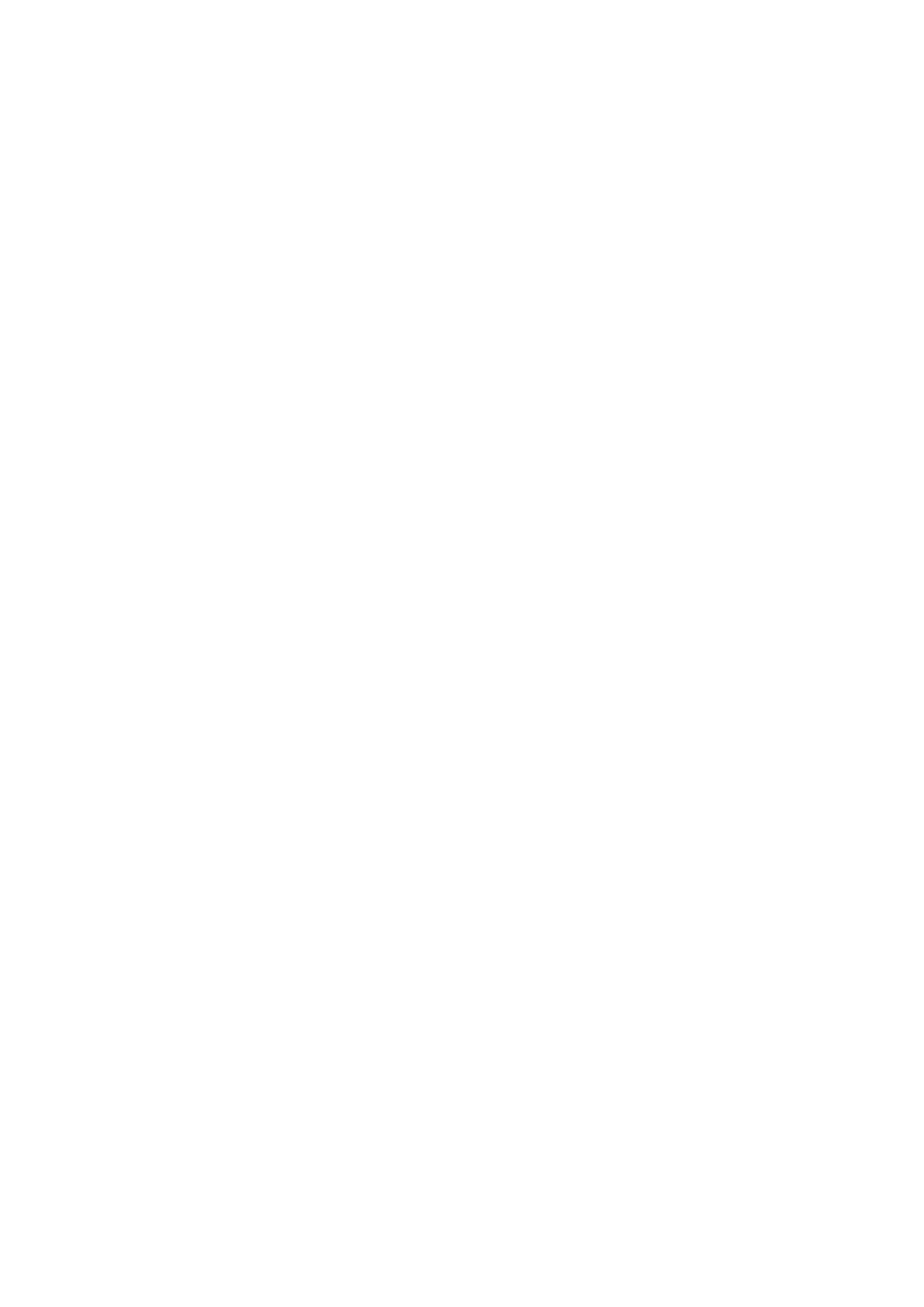<span id="page-2-0"></span>

# **Crimes (Transitional Provisions) Regulation 2009**

**Subordinate Law SL2009-21** 

made under the

**Crimes Act 1900** 

### **Contents**

|     |                                           | Page |
|-----|-------------------------------------------|------|
|     | Name of regulation                        |      |
| -2  | Commencement                              |      |
| - 3 | Modification of Act, pt 30—Act, s 601 (2) |      |

#### J2009-385

Authorised by the ACT Parliamentary Counsel—also accessible at www.legislation.act.gov.au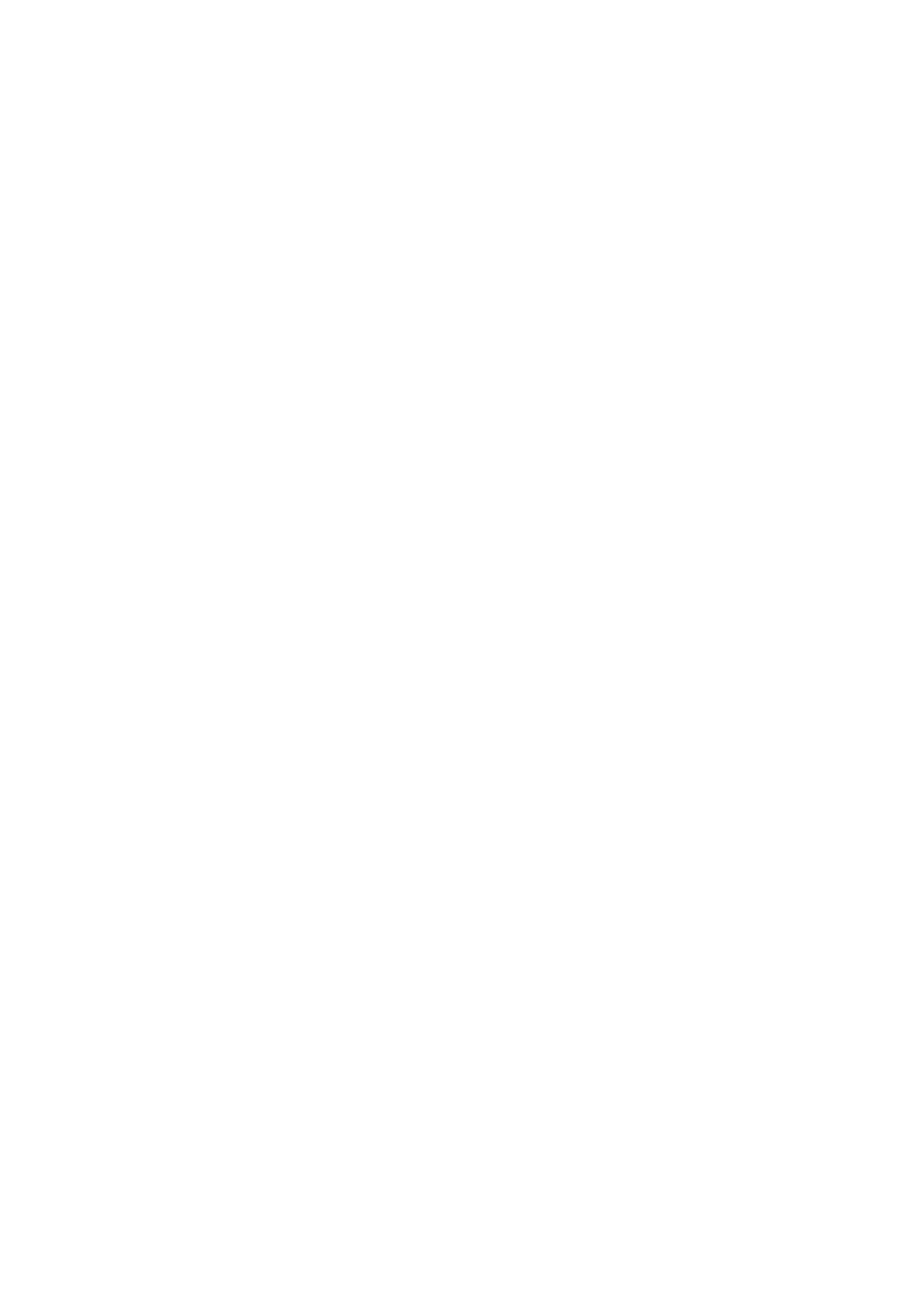#### <span id="page-4-0"></span>**1 Name of regulation**

This regulation is the *Crimes (Transitional Provisions) Regulation 2009*.

#### **2 Commencement**

This regulation commences immediately after the commencement of the *Crimes Legislation Amendment Act 2008*, schedule 1, part 1.3.

*Note* The naming and commencement provisions automatically commence on the notification day (see Legislation Act, s 75 (1)).

#### **3 Modification of Act, pt 30—Act, s 601 (2)**

The Act, section 600 applies as if the following subsections were inserted:

- '(2) That part, as in force immediately before the amendments commence, continues to apply to the proceeding.
- (3) For subsection (1), the hearing in a proceeding for an offence has started if—
	- (a) the defendant has pleaded guilty to the charge and the court has accepted the plea; or
	- (b) the defendant has pleaded not guilty to the charge, or is taken to have pleaded not guilty to the charge under section 375 (6) and the court has begun to take oral or written evidence in the proceeding (other than in relation to bail or any other interlocutory matter).'

SL2009-21

page 1